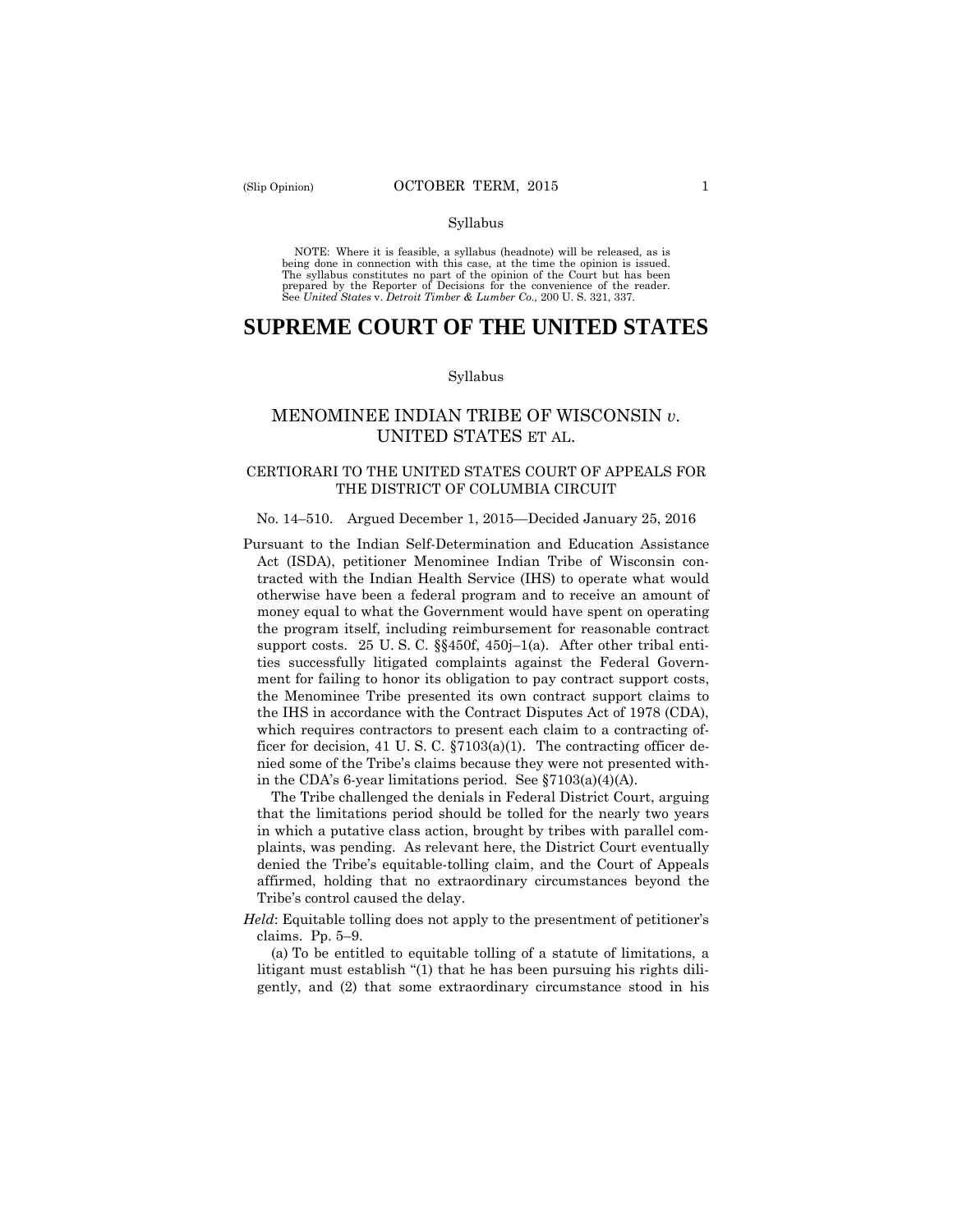#### Syllabus

way and prevented timely filing." *Holland* v. *Florida*, 560 U. S. 631, 649. The Tribe argues that diligence and extraordinary circumstances should be considered together as factors in a unitary test, and it faults the Court of Appeals for declining to consider the Tribe's diligence in connection with its finding that no extraordinary circumstances existed. But this Court has expressly characterized these two components as "elements," not merely factors of indeterminate or commensurable weight, *Pace* v. *DiGuglielmo*, 544 U. S. 408, 418, and has treated them as such in practice, see *Lawrence* v. *Florida*, 549 U. S. 327, 336–337. The Tribe also objects to the Court of Appeals' interpretation of the "extraordinary circumstances" prong as requiring the showing of an "external obstacle" to timely filing. This Court reaffirms that this prong is met only where the circumstances that caused a litigant's delay are both extraordinary *and* beyond its control. Pp. 5–7.

(b) None of the Tribe's excuses satisfy the "extraordinary circumstances" prong of the test. The Tribe had unilateral authority to present its claims in a timely manner. Its claimed obstacles, namely, a mistaken reliance on a putative class action and a belief that presentment was futile, were not outside the Tribe's control. And the significant risk and expense associated with presenting and litigating its claims are far from extraordinary. Finally, the special relationship between the United States and Indian tribes, as articulated in the ISDA, does not override clear statutory language. Pp. 7–8.

764 F. 3d 51, affirmed.

ALITO, J., delivered the opinion for a unanimous Court.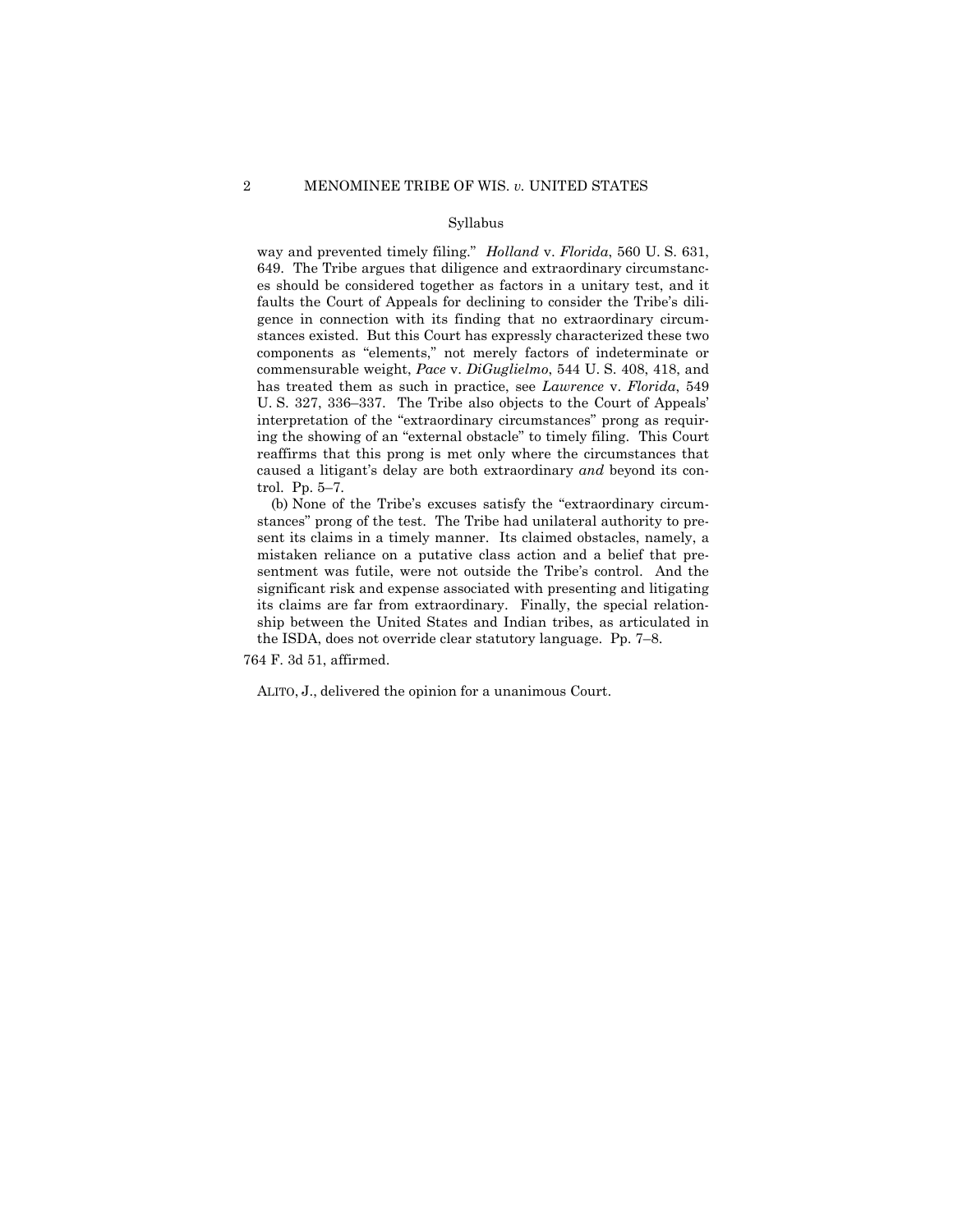preliminary print of the United States Reports. Readers are requested to notify the Reporter of Decisions, Supreme Court of the United States, Wash- ington, D. C. 20543, of any typographical or other formal errors, in order that corrections may be made before the preliminary print goes to press. NOTICE: This opinion is subject to formal revision before publication in the

## $\frac{1}{2}$  ,  $\frac{1}{2}$  ,  $\frac{1}{2}$  ,  $\frac{1}{2}$  ,  $\frac{1}{2}$  ,  $\frac{1}{2}$  ,  $\frac{1}{2}$ **SUPREME COURT OF THE UNITED STATES**

#### $\frac{1}{2}$  ,  $\frac{1}{2}$  ,  $\frac{1}{2}$  ,  $\frac{1}{2}$  ,  $\frac{1}{2}$  ,  $\frac{1}{2}$ No. 14–510

## MENOMINEE INDIAN TRIBE OF WISCONSIN, PETITIONER *v.* UNITED STATES, ET AL.

## ON WRIT OF CERTIORARI TO THE UNITED STATES COURT OF APPEALS FOR THE DISTRICT OF COLUMBIA CIRCUIT

#### [January 25, 2016]

### JUSTICE ALITO delivered the opinion of the Court.

Petitioner Menominee Indian Tribe of Wisconsin (Tribe) seeks equitable tolling to preserve contract claims not timely presented to a federal contracting officer. Because the Tribe cannot establish extraordinary circumstances that stood in the way of timely filing, we hold that equitable tolling does not apply.

I

Congress enacted the Indian Self-Determination and Education Assistance Act (ISDA), Pub. L. 93–638, 88 Stat. 2203, 25 U. S. C. §450 *et seq.,* in 1975 to help Indian tribes assume responsibility for aid programs that benefit their members. Under the ISDA, tribes may enter into "selfdetermination contracts" with federal agencies to take control of a variety of federally funded programs. §450f. A contracting tribe is eligible to receive the amount of money that the Government would have otherwise spent on the program, see  $\S 450j-1(a)(1)$ , as well as reimbursement for reasonable "contract support costs," which include administrative and overhead costs associated with carrying out the contracted programs,  $\S$ §450j–1(a)(2), (3), (5).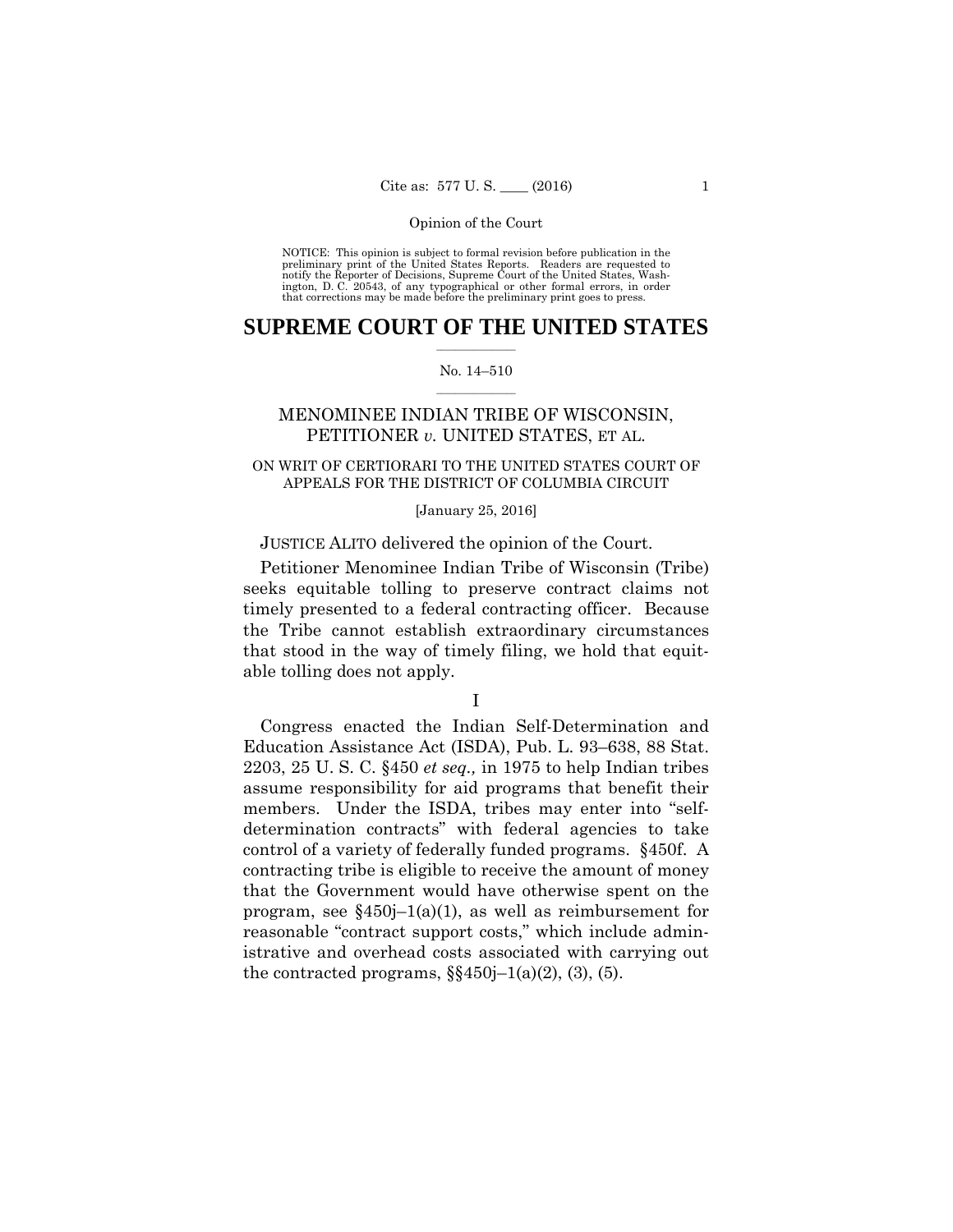In 1988, Congress amended the ISDA to apply the Contract Disputes Act of 1978 (CDA), 41 U. S. C. §7101 *et seq.*, to disputes arising under the ISDA. See 25 U. S. C. §450m–1(d); Indian Self-Determination and Education Assistance Act Amendments of 1988, §206(2), 102 Stat. 2295. As part of its mandatory administrative process for resolving contract disputes, the CDA requires contractors to present "[e]ach claim" they may have to a contracting officer for decision. 41 U. S. C. §7103(a)(1). Congress later amended the CDA to include a 6-year statute of limitations for presentment of each claim. Federal Acquisition Streamlining Act of 1994, 41 U. S. C. §7103(a)(4)(A).

Under the CDA, the contracting officer's decision is generally final, unless challenged through one of the statutorily authorized routes. §7103(g). A contractor dissatisfied with the officer's decision may either take an administrative appeal to a board of contract appeals or file an action for breach of contract in the United States Court of Federal Claims. §§7104(a), (b)(1), 7105(b). Both routes then lead to the United States Court of Appeals for the Federal Circuit for any further review. 28 U. S. C.  $$1295(a)(3);$  41 U.S.C.  $$7107(a)(1);$  see 25 U.S.C. §450m–1(d). Under the ISDA, tribal contractors have a third option. They may file a claim for money damages in federal district court, §§450m–1(a), (d), and if they lose, they may pursue an appeal in one of the regional courts of appeals, 28 U. S. C. §1291.

Tribal contractors have repeatedly complained that the Federal Government has not fully honored its obligations to pay contract support costs. Three lawsuits making such claims are relevant here.

The first was a class action filed by the Ramah Navajo Chapter alleging that the Bureau of Indian Affairs (BIA) systematically underpaid certain contract support costs. *Ramah Navajo Chapter* v. *Lujan*, No. 1:90–cv–0957 (D NM) (filed Oct. 4, 1990). In 1993, Ramah successfully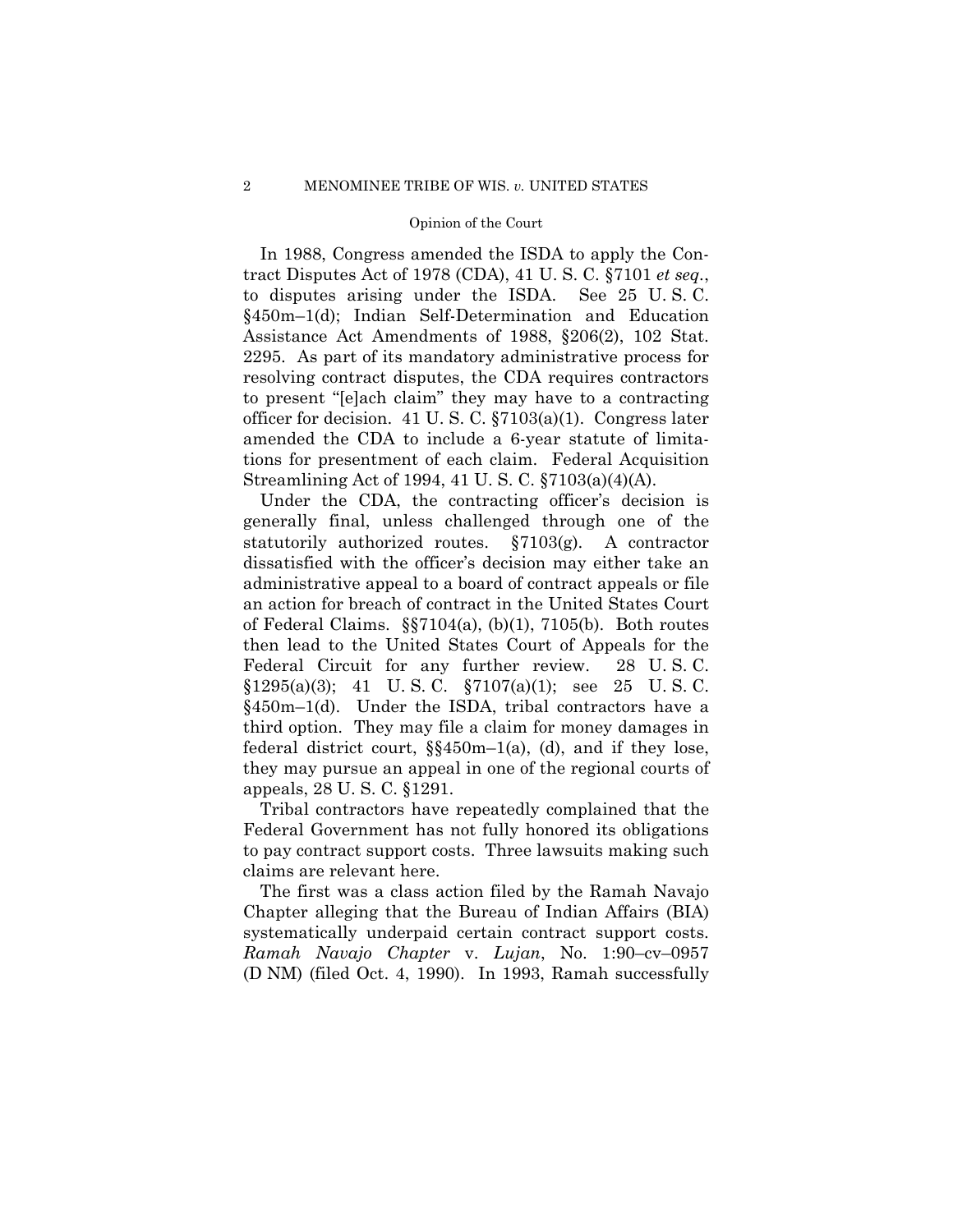moved for certification of a nationwide class of all tribes that had contracted with the BIA under the ISDA. See Order and Memorandum Opinion in *Ramah Navajo Chapter* v. *Lujan*, No. 1:90–cv–0957 (D NM, Oct. 1, 1993), App. 35–40. The Government argued that each tribe needed to present its claims to a contracting officer before it could participate in the class. *Id.,* at 37–38. But the trial court held that tribal contractors could participate in the class without presentment, because the suit alleged systemwide flaws in the BIA's contracting scheme, not merely breaches of individual contracts. *Id.,* at 39. The Government did not appeal the certification order, and the *Ramah* class action proceeded to further litigation and settlement.

 the Indian Health Service (IHS). *Cherokee Nation of Okla.*  The second relevant ISDA suit raised similar claims about contract support costs but arose from contracts with v. *United States*, No. 6:99–cv–0092 (ED Okla.) (filed Mar. 5, 1999). In *Cherokee Nation*, two tribes filed a putative class action against IHS. On February 9, 2001, the District Court denied class certification without addressing whether tribes would need to present claims to join the class. *Cherokee Nation of Okla.* v. *United States*, 199 F. R. D. 357, 363–366 (ED Okla.). The two plaintiff tribes did not appeal the denial of class certification but proceeded to the merits on their own, eventually prevailing before this Court in a parallel suit. See *Cherokee Nation of Okla.*  v. *Leavitt*, 543 U. S. 631 (2005).

The third relevant case is the one now before us. In this case, the Tribe presented its contract support claims (for contract years 1995 through 2004) to IHS on September 7, 2005, shortly after our *Cherokee Nation* ruling. As relevant here, the contracting officer denied the Tribe's claims based on its 1996, 1997, and 1998 contracts because, *inter alia,* those claims were barred by the CDA's 6-year statute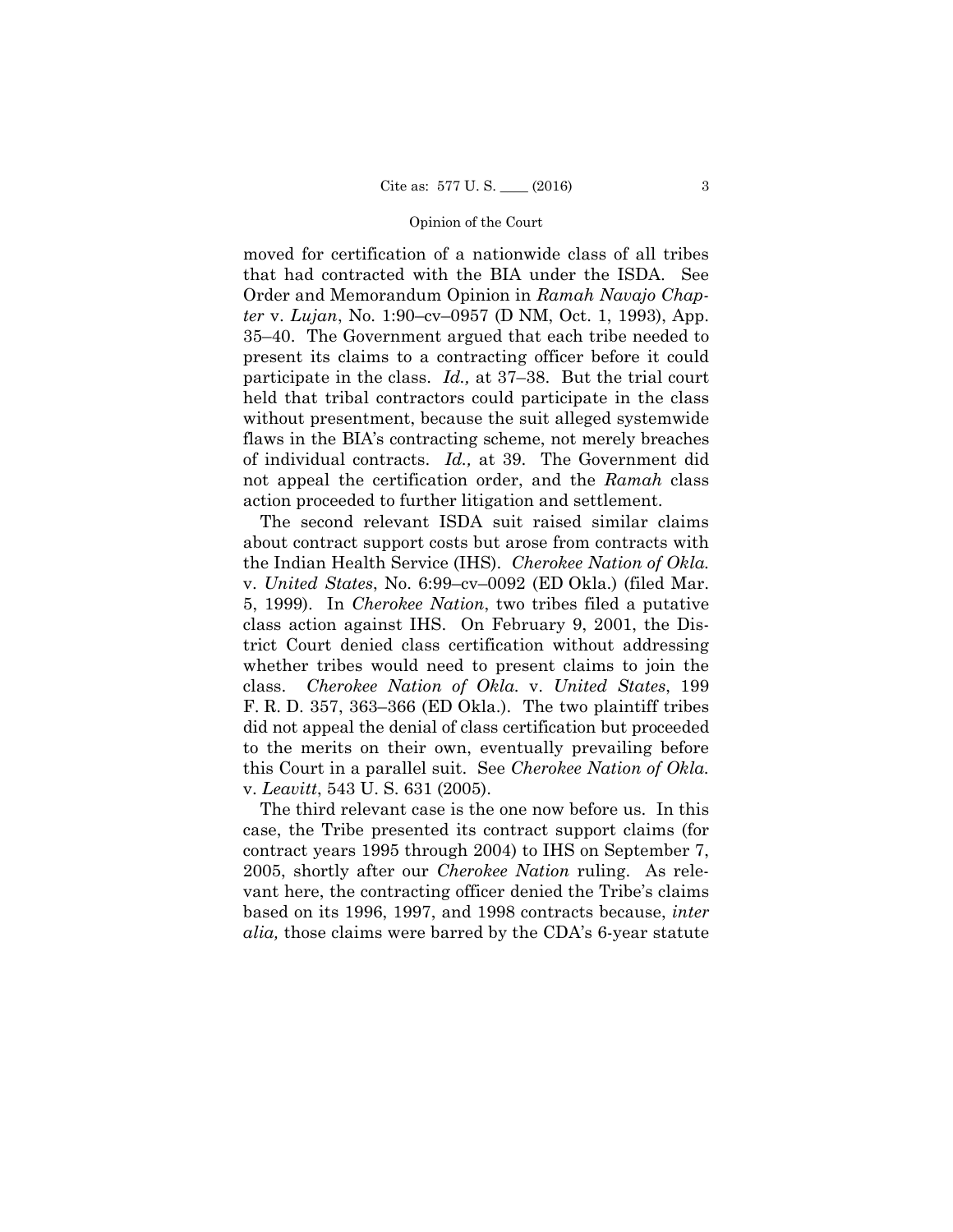of limitations.1 The Tribe challenged the denials in the United States District Court for the District of Columbia, arguing, based on theories of class-action and equitable tolling, that the limitations period should be tolled for the 707 days that the putative *Cherokee Nation* class had been pending. See *American Pipe & Constr. Co.* v. *Utah*, 414 U. S. 538 (1974) (class-action tolling); *Holland* v. *Florida*, 560 U. S. 631 (2010) (equitable tolling).

Initially, the District Court held that the limitations period was jurisdictional and thus forbade tolling of any sort. 539 F. Supp. 2d 152, 154, and n. 2 (DDC 2008). On appeal, the United States Court of Appeals for the District of Columbia Circuit concluded that the limitations period was not jurisdictional and thus did not necessarily bar tolling. 614 F. 3d 519, 526 (2010). But the court held that the Tribe was ineligible for class-action tolling during the pendency of the putative *Cherokee Nation* class, because the Tribe's failure to present its claims to IHS made it "ineligible to participate in the class action at the time class certification [was] denied." 614 F. 3d, at 527 (applying *American Pipe*). The court then remanded the case to the District Court to determine the Tribe's eligibility for equitable tolling.

On remand, the District Court concluded that the Tribe's asserted reasons for failing to present its claims within the specified time "do not, individually or collectively, amount to an extraordinary circumstance" that could warrant equitable tolling. 841 F. Supp. 2d 99, 107 (DC 2012) (internal quotation marks omitted). This time, the Court of Appeals affirmed. 764 F. 3d 51 (CADC 2014). It

<sup>1</sup>Because the contract claims accrued no later than the end of each calendar-year contract, the District Court determined, the statute of limitations for the 1996, 1997, and 1998 contracts had run by January 1st of the years 2003, 2004, and 2005, respectively. 539 F. Supp. 2d 152, 154, n. 1 (DC 2008). The Tribe does not dispute the timing of accrual before this Court.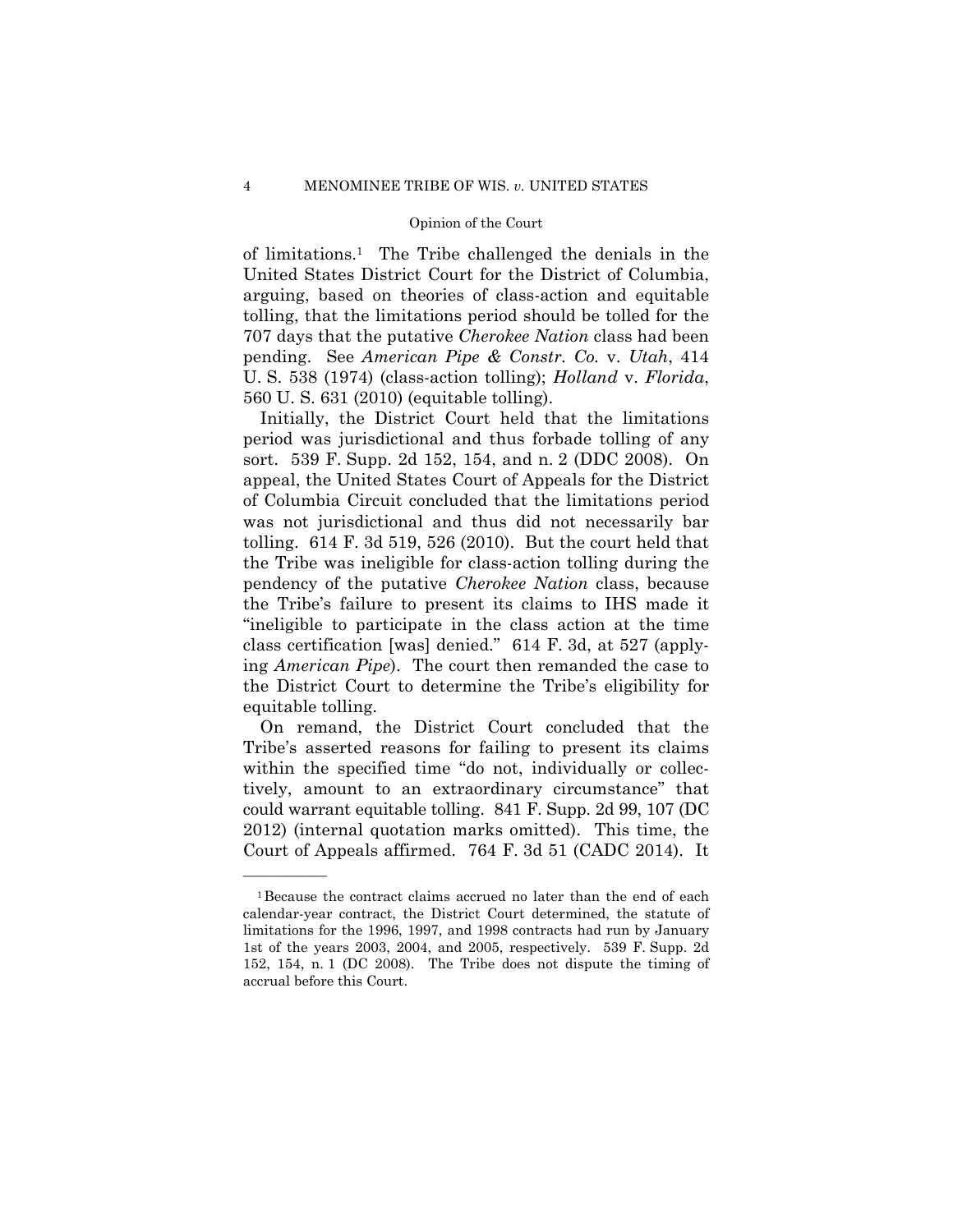explained that, "[t]o count as sufficiently 'extraordinary' to support equitable tolling, the circumstances that caused a litigant's delay must have been beyond its control," and "cannot be a product of that litigant's own misunderstanding of the law or tactical mistakes in litigation." *Id.*, at 58. Because none of the Tribe's proffered circumstances was beyond its control, the court held, there were no extraordinary circumstances that could merit equitable tolling.

The Court of Appeals' decision created a split with the Federal Circuit, which granted another tribal entity equitable tolling under similar circumstances. See *Arctic Slope Native Assn., Ltd.* v. *Sebelius*, 699 F. 3d 1289 (CA Fed. 2012). We granted certiorari to resolve the conflict.  $576$  U.S.  $\_\_$  (2015).

II

The Court of Appeals denied the Tribe's request for equitable tolling by applying the test that we articulated in *Holland* v. *Florida*, 560 U. S. 631. Under *Holland*, a litigant is entitled to equitable tolling of a statute of limitations only if the litigant establishes two elements: "(1) that he has been pursuing his rights diligently, and (2) that some extraordinary circumstance stood in his way and prevented timely filing." *Id.,* at 649 (internal quotation marks omitted).

The Tribe calls this formulation of the equitable tolling test overly rigid, given the doctrine's equitable nature. First, it argues that diligence and extraordinary circumstances should be considered together as two factors in a unitary test, and it faults the Court of Appeals for declining to consider the Tribe's diligence in connection with its finding that no extraordinary circumstances existed. But we have expressly characterized equitable tolling's two components as "elements," not merely factors of indeterminate or commensurable weight. *Pace* v. *DiGuglielmo*, 544 U. S. 408, 418 (2005) ("Generally, a litigant seeking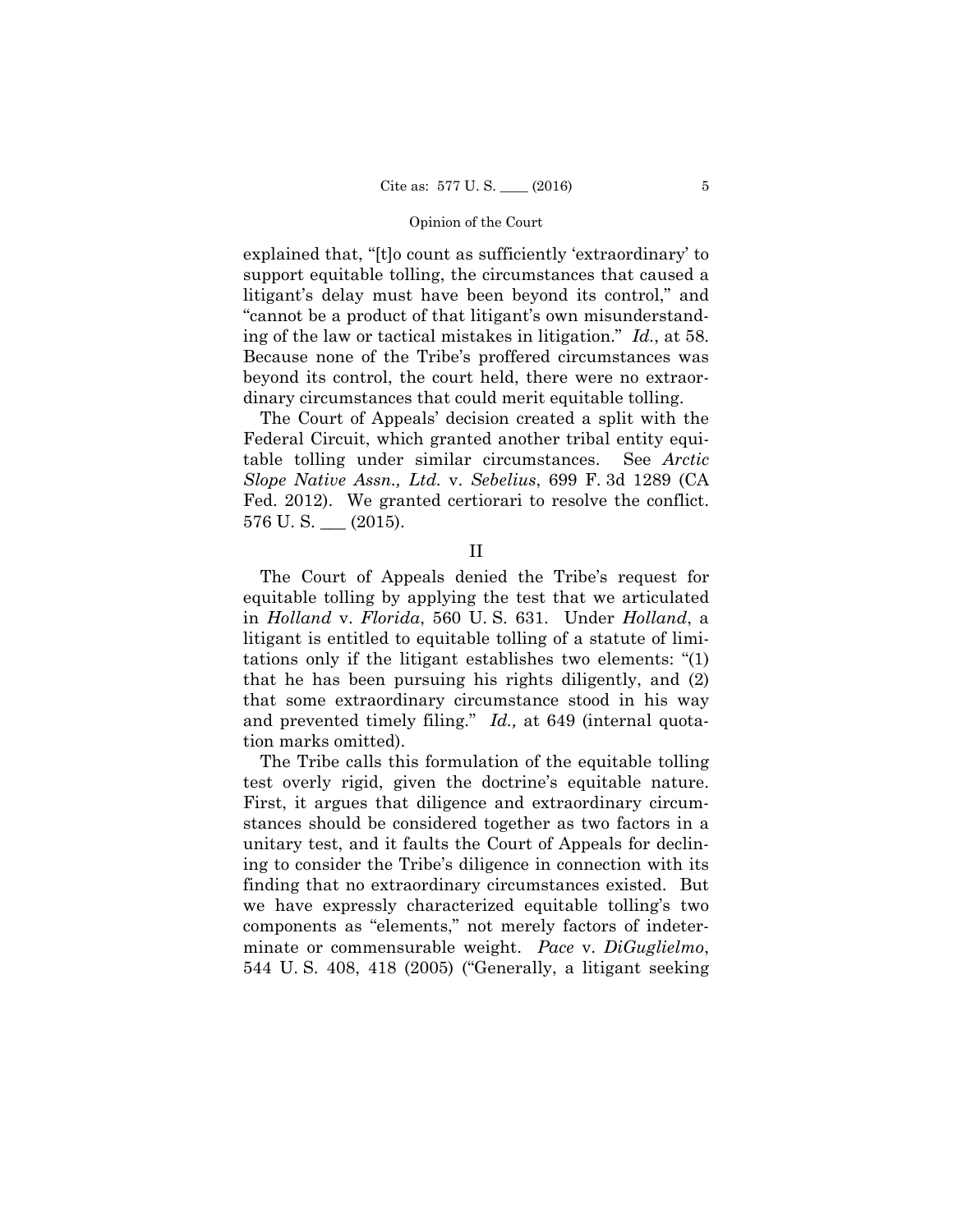equitable tolling bears the burden of establishing two elements"). And we have treated the two requirements as distinct elements in practice, too, rejecting requests for equitable tolling where a litigant failed to satisfy one without addressing whether he satisfied the other. See, *e.g.*, *Lawrence* v. *Florida*, 549 U. S. 327, 336–337 (2007) (rejecting equitable tolling without addressing diligence because habeas petitioner fell "far short of showing 'extraordinary circumstances'"); *Pace*, *supra*, at 418 (holding, without resolving litigant's argument that he had "satisfied the extraordinary circumstance test," that, "[e]ven if we were to accept [his argument], he would not be entitled to relief because he has not established the requisite diligence").

Second, the Tribe objects to the Court of Appeals' interpretation of the "extraordinary circumstances" prong as requiring a litigant seeking tolling to show an "external obstacl[e]" to timely filing, *i.e.*, that "the circumstances that caused a litigant's delay must have been beyond its control." 764 F. 3d, at 58–59. The Tribe complains that this "external obstacle" formulation amounts to the same kind of "'overly rigid *per se* approach'" we rejected in *Holland*. Brief for Petitioner 32 (quoting 560 U. S., at 653). But in truth, the phrase "external obstacle" merely reflects our requirement that a litigant seeking tolling show "that some extraordinary circumstance *stood in his way*." *Id.*, at 649 (emphasis added; internal quotation marks omitted). This phrasing in *Holland* (and in *Pace*  before that) would make little sense if equitable tolling were available when a litigant was responsible for its *own*  delay. Indeed, the diligence prong already covers those affairs within the litigant's control; the extraordinarycircumstances prong, by contrast, is meant to cover matters outside its control. We therefore reaffirm that the second prong of the equitable tolling test is met only where the circumstances that caused a litigant's delay are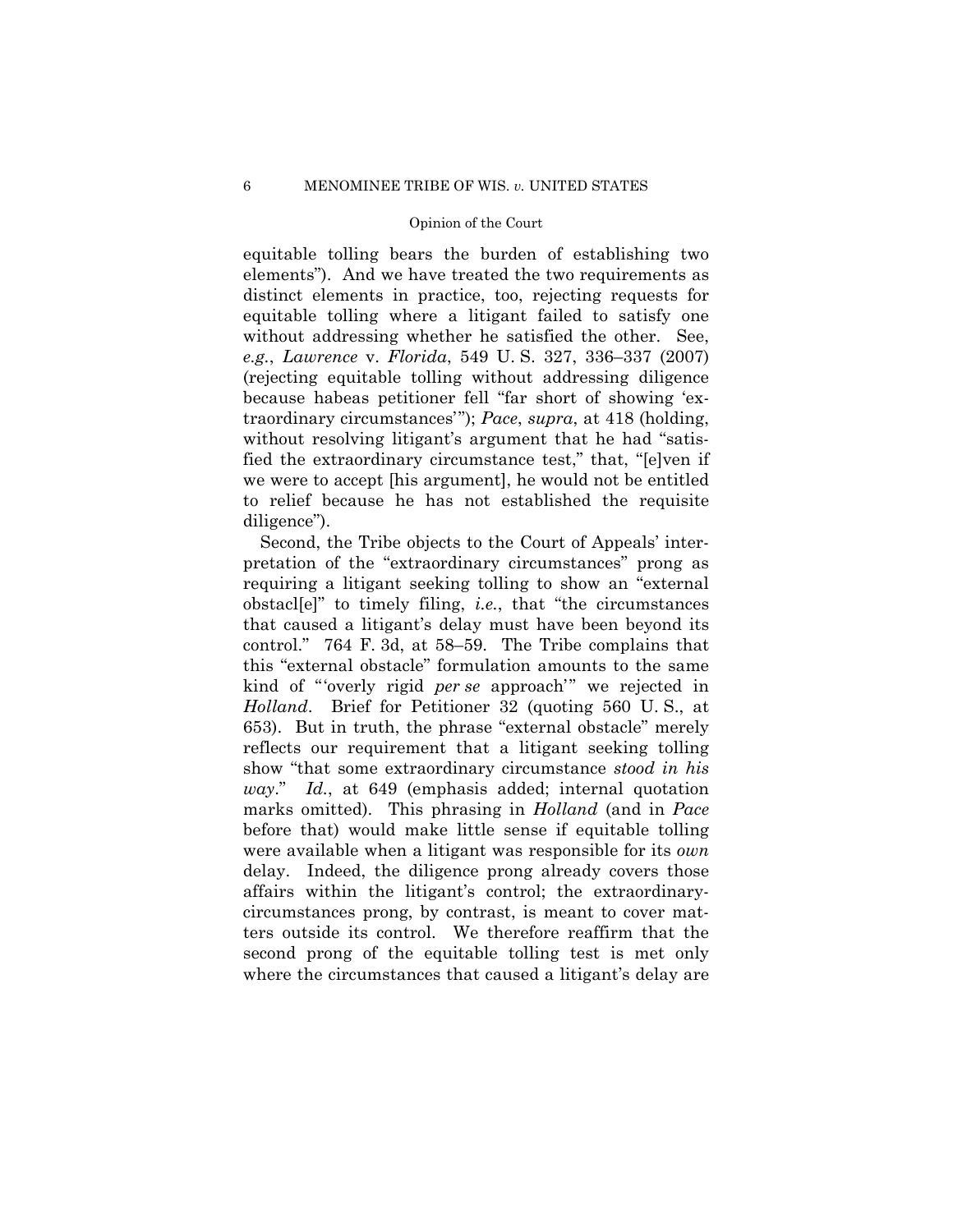both extraordinary *and* beyond its control.2

### III

The Tribe offers no circumstances that meet this standard.

Its mistaken reliance on the putative *Cherokee Nation*  class action was not an obstacle beyond its control.3 As the Tribe conceded below, see 614 F. 3d, at 526–527, it could not have been a member of the putative *Cherokee Nation* class because it did not present its claims to an IHS contracting officer before class certification was denied. Before then, the Tribe had unilateral authority to present its claims and to join the putative class. Presentment was blocked not by an obstacle outside its control, but by the Tribe's mistaken belief that presentment was unneeded.

 as a simple 'miscalculation' that leads a lawyer to miss a The Tribe's mistake, in essence, was its inference that the reasoning of the *Ramah* class certification decision (allowing tribes to participate—without presentment—in the class challenging underpayment of BIA contract support costs) applied to the putative *Cherokee Nation* class. This mistake was fundamentally no different from "a garden variety claim of excusable neglect," *Irwin* v. *Department of Veterans Affairs*, 498 U. S. 89, 96 (1990), "such filing deadline," *Holland*, *supra*, at 651 (quoting *Lawrence*, *supra*, at 336). And it is quite different from relying on

 an even stricter test might apply to a nonhabeas case. Nor does the <sup>2</sup>*Holland* v. *Florida*, 560 U. S. 631 (2010), is a habeas case, and we have never held that its equitable-tolling test necessarily applies outside the habeas context. Nevertheless, because we agree that the Tribe cannot meet *Holland*'s test, we have no occasion to decide whether Tribe argue that a more generous test than *Holland*'s should apply here.<br> $3$ Because we conclude that the Tribe's mistake of law was not outside

its control, we need not decide whether a mistake of law, however reasonable, could ever be extraordinary.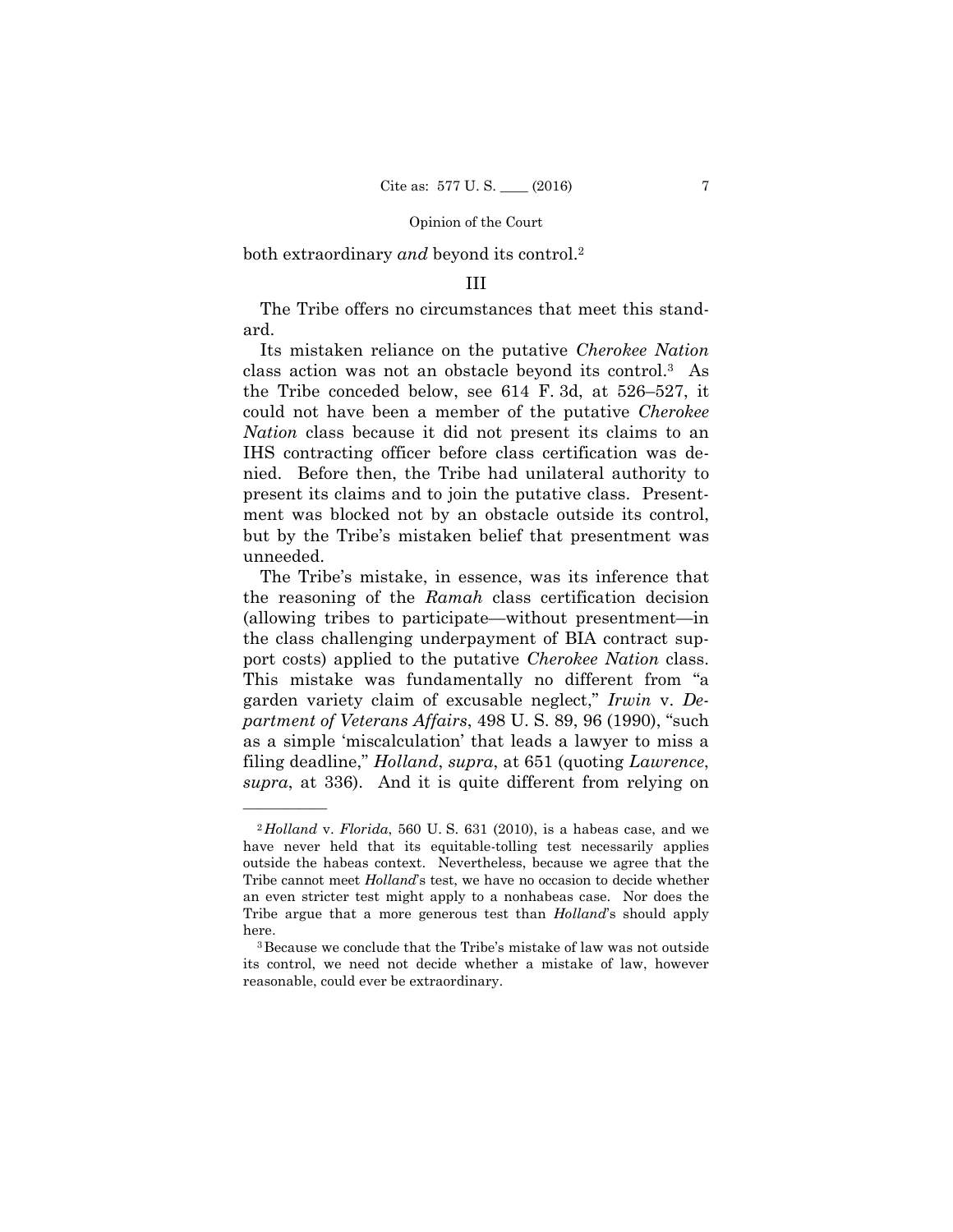*actually binding* precedent that is subsequently reversed.4

The Tribe's other excuses are even less compelling. Its belief that presentment was futile was not an obstacle beyond its control but a species of the same mistake that kept it out of the putative *Cherokee Nation* class. And the fact that there may have been significant risk and expense associated with presenting and litigating its claims is far from extraordinary. As the District Court noted below, "it is common for a litigant to be confronted with significant costs to litigation, limited financial resources, an uncertain outcome based upon an uncertain legal landscape, and impending deadlines. These circumstances are not 'extraordinary.'" 841 F. Supp. 2d, at 107.

 unambiguous 6-year deadline for presentment of claims. Finally, the Tribe also urges us to consider the special relationship between the United States and Indian tribes, as articulated in the ISDA. See 25 U. S. C. §450a(b) ("Congress declares its commitment to the maintenance of the Federal Government's unique and continuing relationship with, and responsibility to, individual Indian tribes and to the Indian people as a whole"). We do not question the "general trust relationship between the United States and the Indian tribes," but any specific obligations the Government may have under that relationship are "governed by statute rather than the common law." *United States* v. *Jicarilla Apache Nation*, 564 U. S. 162, 165 (2011). The ISDA and CDA establish a clear procedure for the resolution of disputes over ISDA contracts, with an The "general trust relationship" does not override the clear language of those statutes.5

<sup>4</sup>The Court of Appeals speculated, without deciding, that such a development might merit tolling, but like that court we have no occasion to decide the question.<br><sup>5</sup>Because we hold that there were no extraordinary circumstances,

we need not decide whether the Tribe was diligently pursuing its rights. We also need not accept the Tribe's invitation to assess preju-